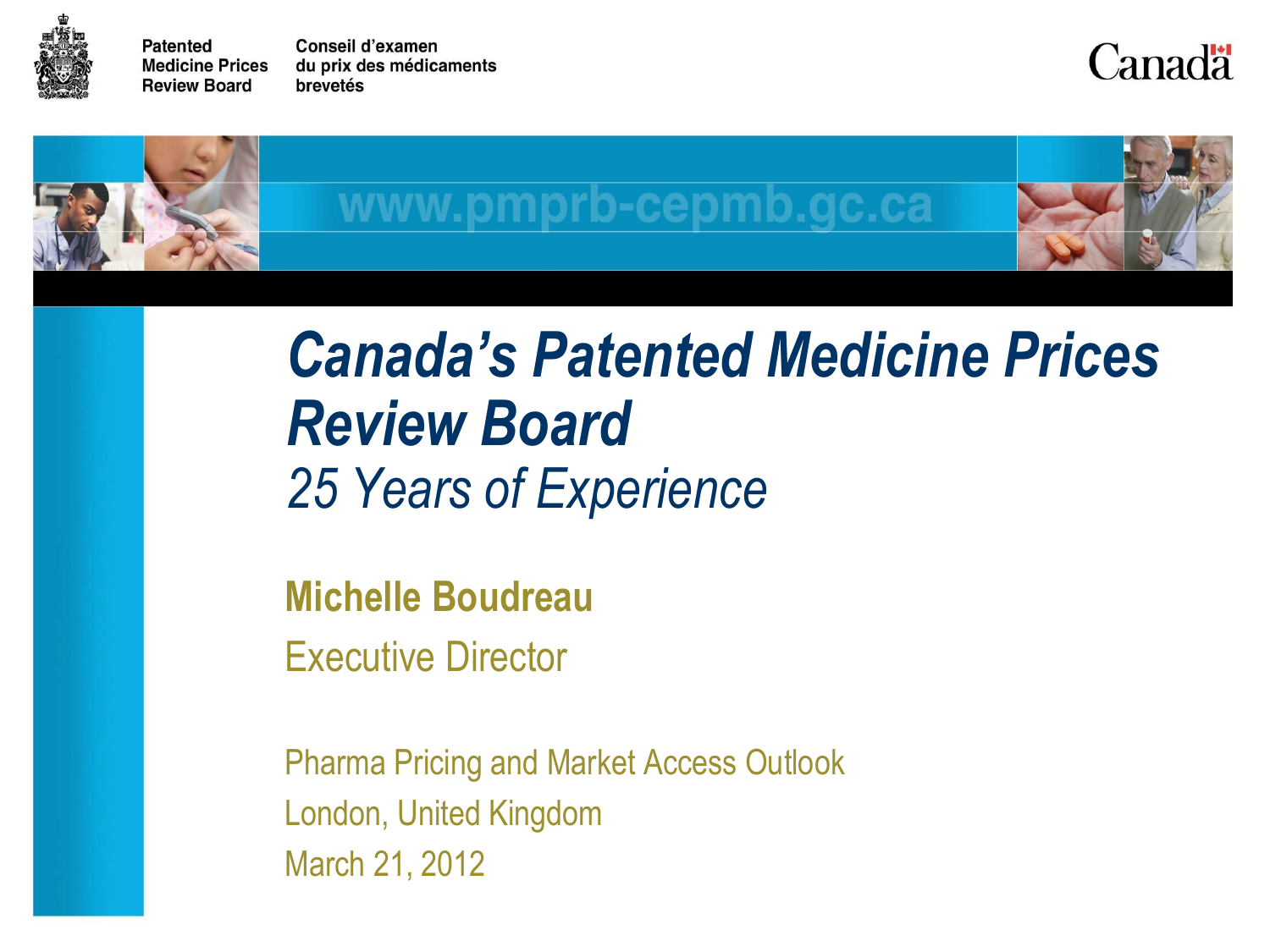## **Outline**

- **Overview of the PMPRB**
- **Canada Compared to the World**
- **Decisions of Interest**
- **Strengths and Challenges of the Canadian Price Regulatory System**

- **Common Challenges**
- **Regulator and Regulatee Relationship**
- **Looking Forward**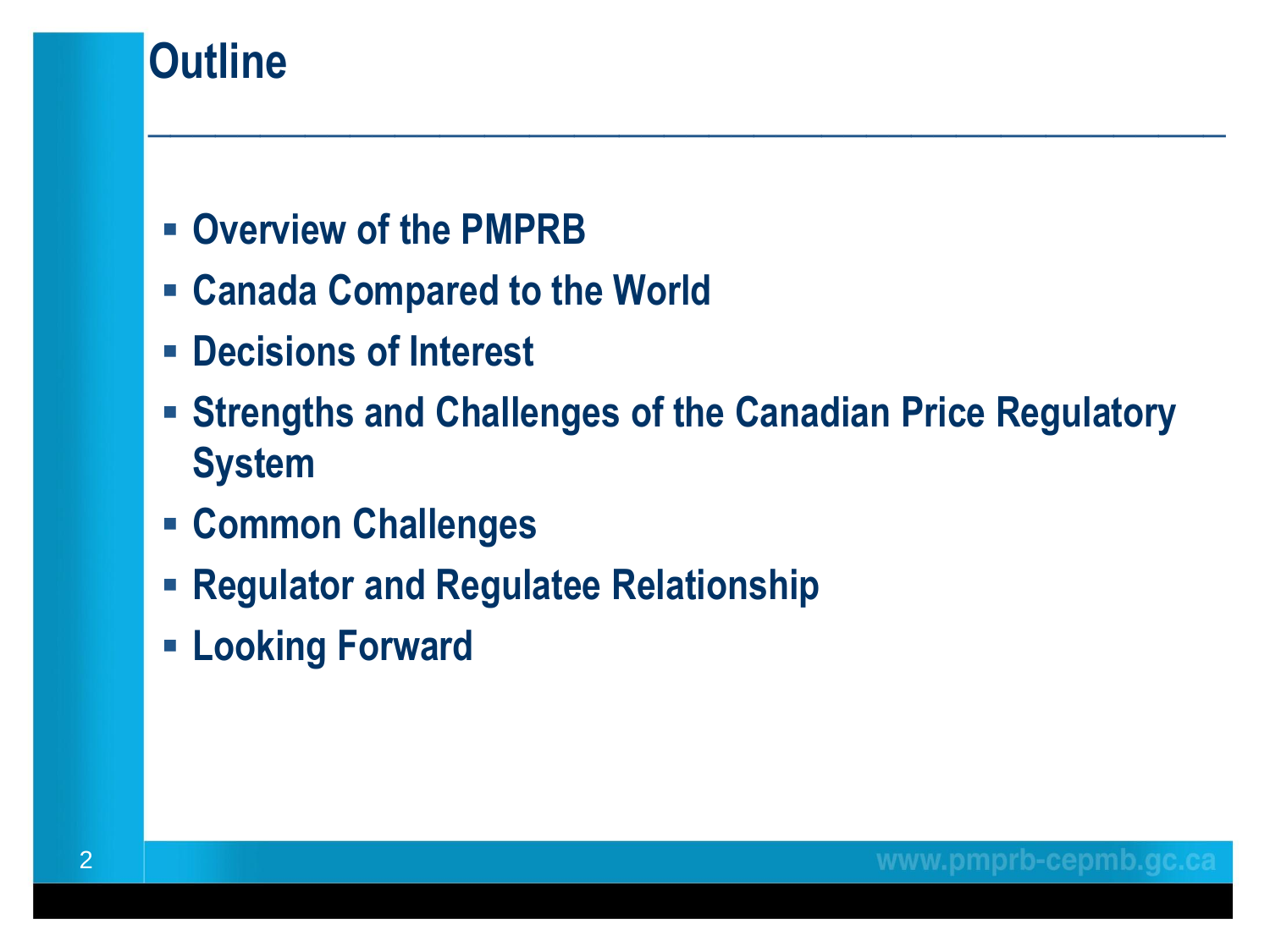## **Overview of the PMPRB**

- **Established in 1987 as consumer protection pillar via amendments to** *Patent Act*
- **The PMPRB is an independent quasi-judicial body with a dual mandate:**

**\_\_\_\_\_\_\_\_\_\_\_\_\_\_\_\_\_\_\_\_\_\_\_\_\_\_\_\_\_\_\_\_\_\_\_\_\_\_\_\_\_\_\_\_\_\_\_\_**

- *Regulatory***:** To ensure that prices charged by patentees for patented medicines sold in Canada are not excessive
- *Reporting***:** To report on pharmaceutical trends of all medicines and on R&D spending by pharmaceutical patentees

#### **Jurisdiction**

 Regulate prices patentees charge (i.e., factory-gate price) for patented drug products sold in Canada, to wholesalers, hospitals or pharmacies, for human and veterinary use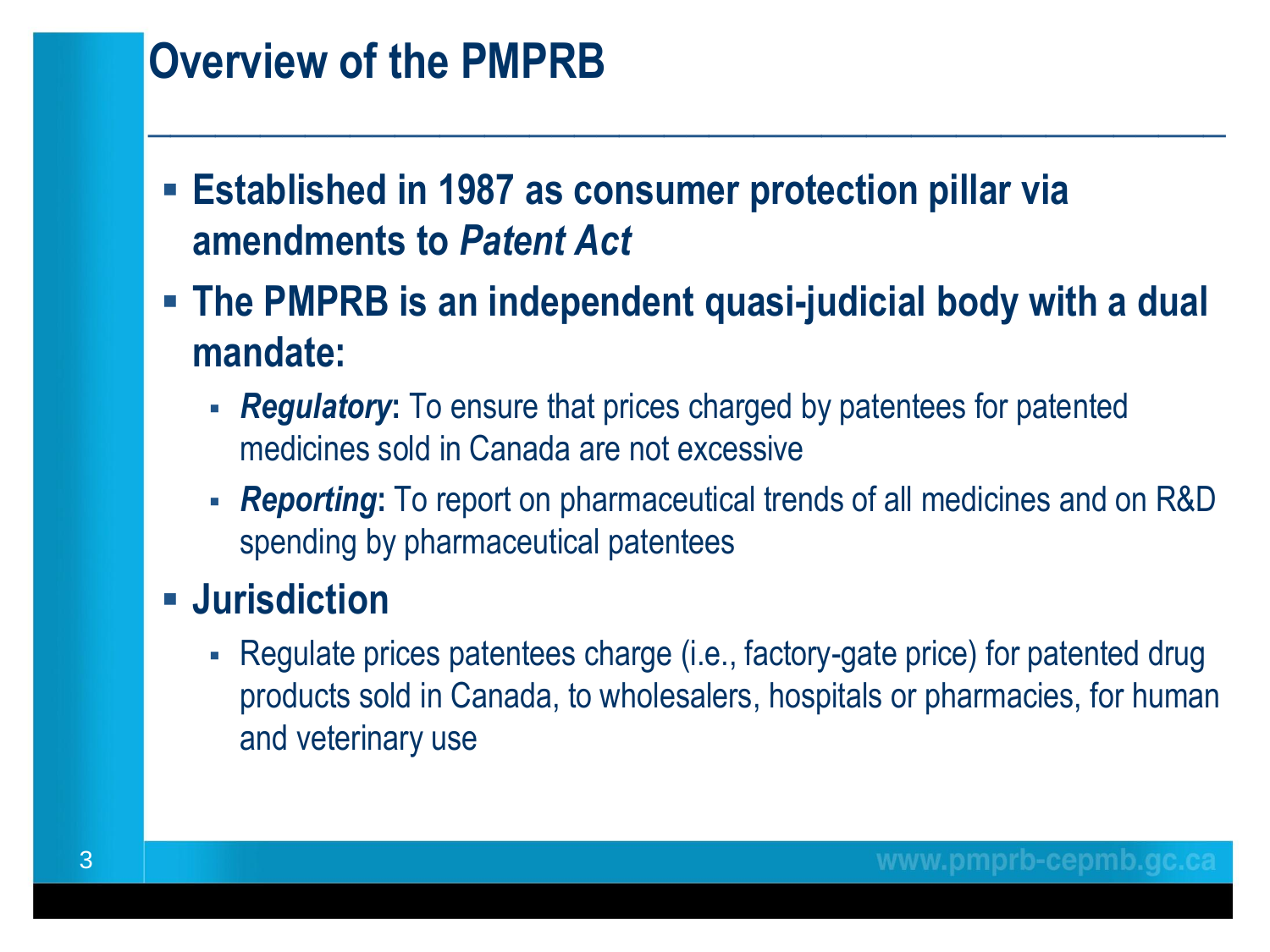#### **Canada Compared to the World**

#### **Canadian prices comparatively higher than a number of OECD countries**

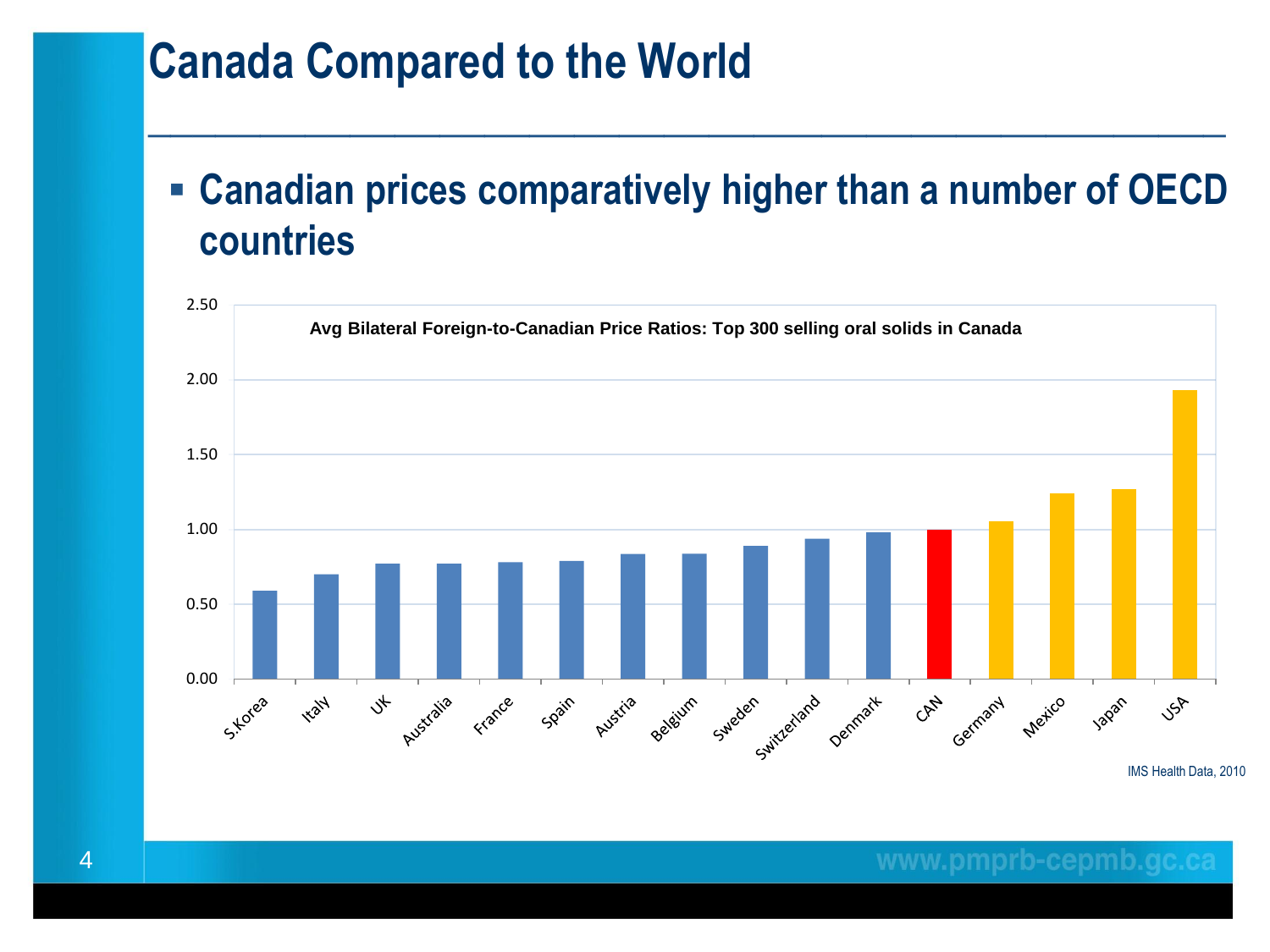## **Canada Compared to the World (cont'd)**

#### **Growth in drug sales outpacing comparator countries**

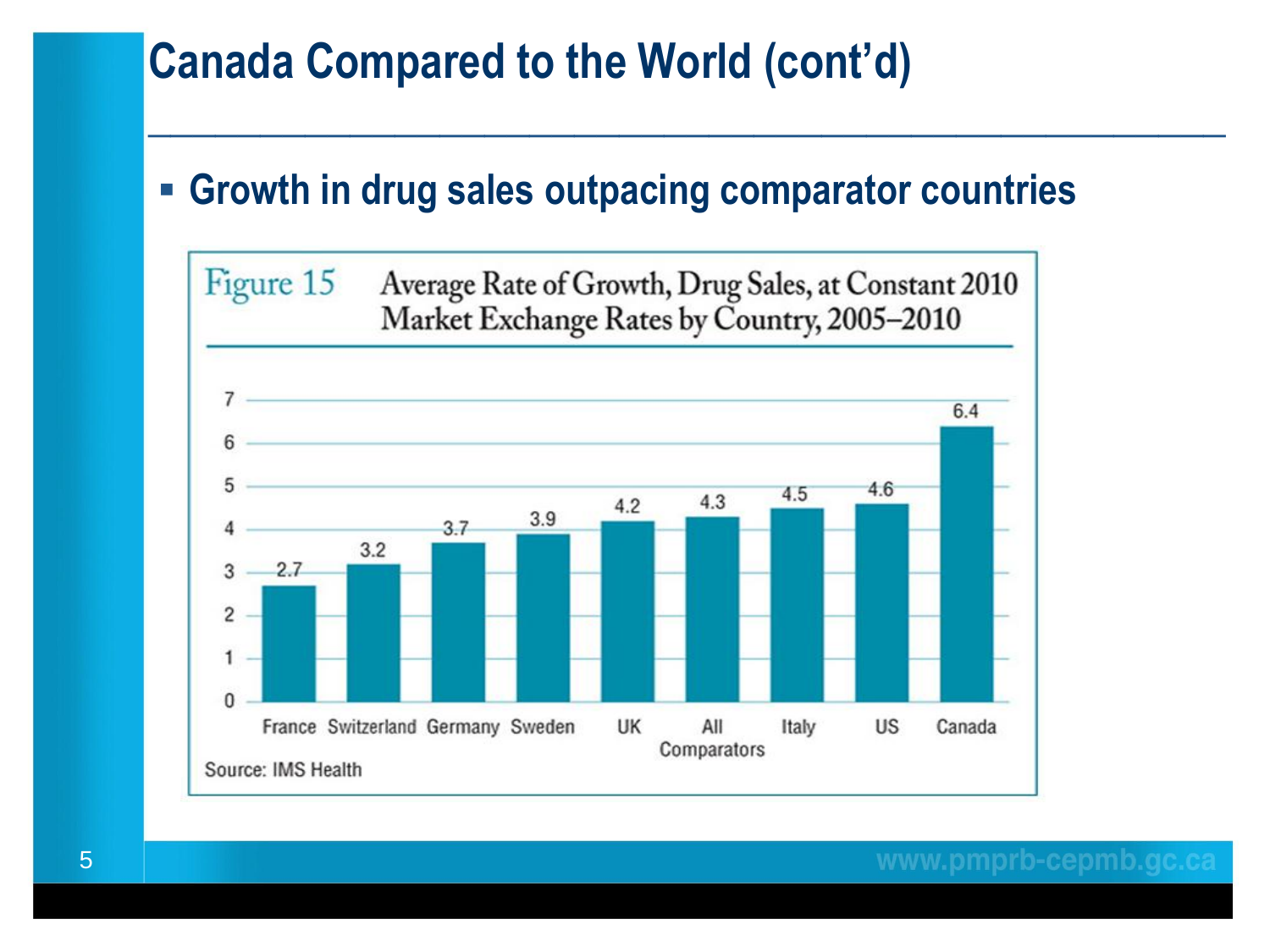#### **Canada Compared to the World (cont'd)**

 **In 2005 and 2010, Canadian drug sales accounted for 2.4% and 2.7%, respectively, of the global market**

**\_\_\_\_\_\_\_\_\_\_\_\_\_\_\_\_\_\_\_\_\_\_\_\_\_\_\_\_\_\_\_\_\_\_\_\_\_\_\_\_\_\_\_\_\_\_\_\_**



**Small, but a growing market**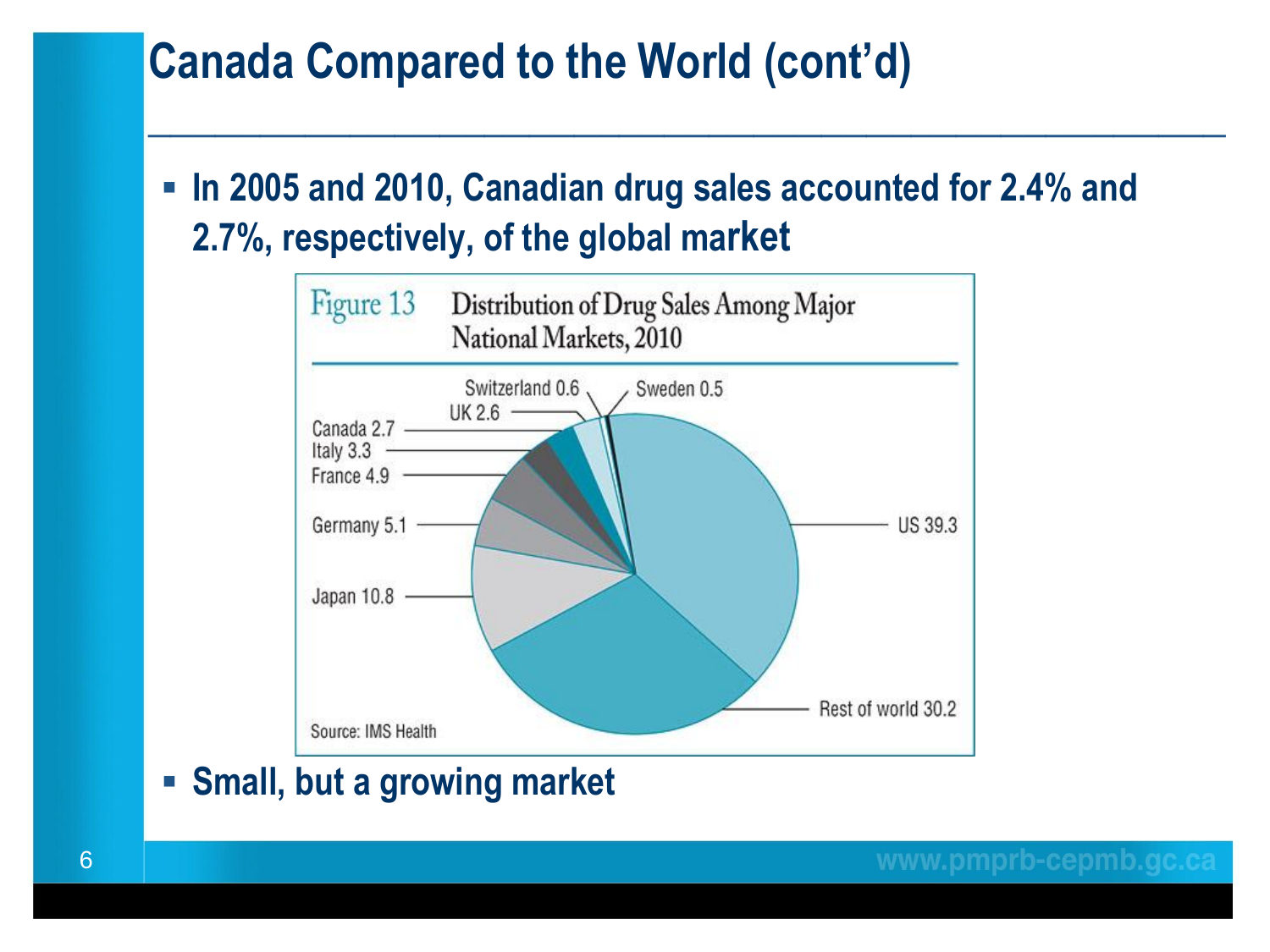## **Canada Compared to the World (cont'd)**

 **Reference pricing at introduction and for existing drugs based on 7 comparator countries – France, Germany, Italy, Sweden, Switzerland, UK, and USA**

- Policy changes in these countries impact prices in Canada
- **Recently, Germany cited most often as pivotal introductory price**
	- Cost containment measures in Germany likely to lead to lower introductory prices in Canada
	- Between 2008 to 2010, prices in Germany were the pivotal introductory price 25%, 58%, 60% of the times, respectively, by way of the Highest International Price Comparison test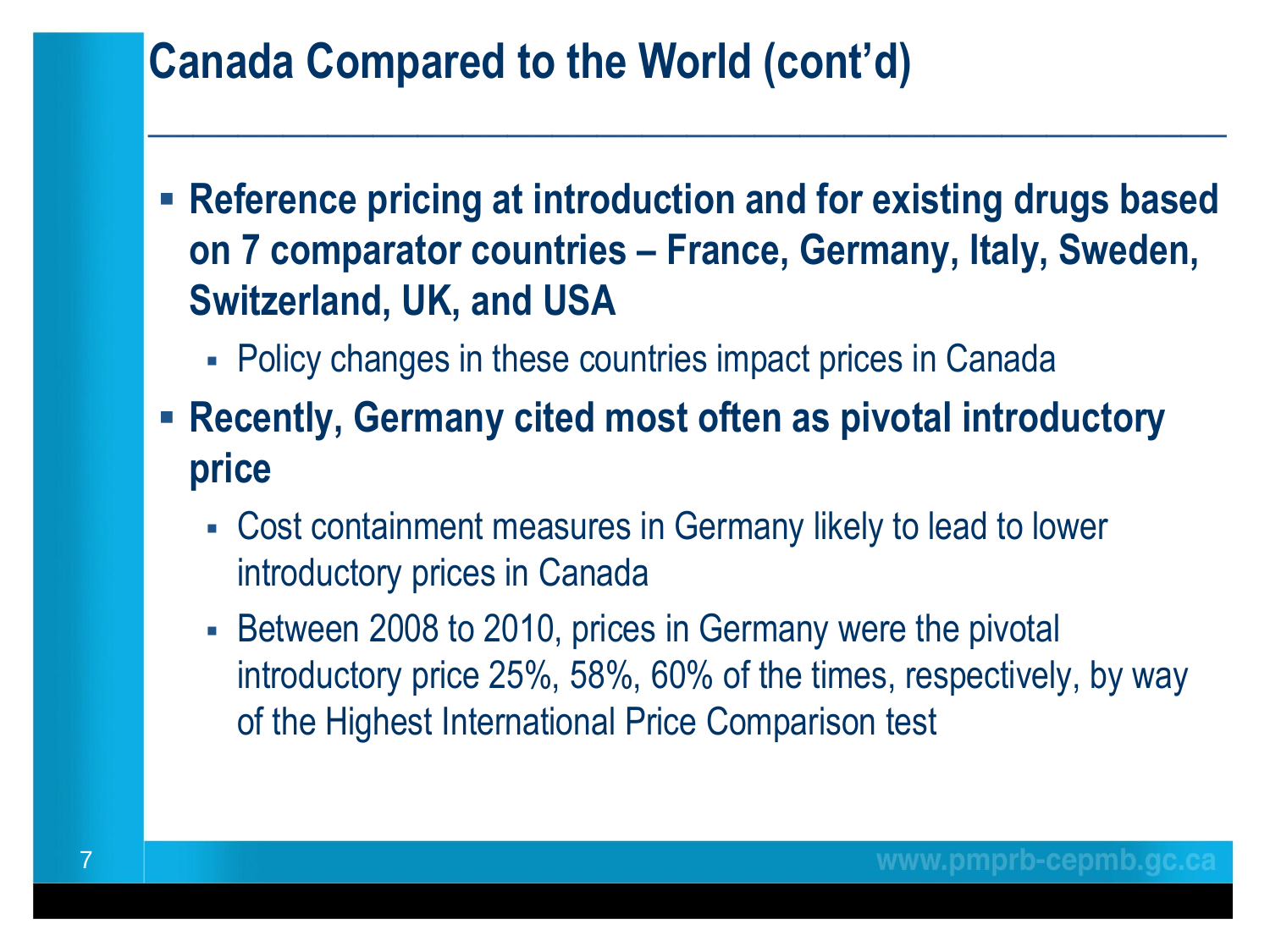## **Decisions of Interest**

| <b>Matter</b>                                                                            | <b>Issue</b>                                                                                                                                                                                                  | <b>Court Proceedings</b>                                                                                                                                                                                                                                       |
|------------------------------------------------------------------------------------------|---------------------------------------------------------------------------------------------------------------------------------------------------------------------------------------------------------------|----------------------------------------------------------------------------------------------------------------------------------------------------------------------------------------------------------------------------------------------------------------|
| ratio-Salbutamol<br><b>HFA, Teva</b><br><b>Canada</b><br>(formerly<br>ratiopharm Inc.)   | <b>Jurisdictional issue: Whether</b><br>the Board has the authority to<br>regulate prices of 'patented<br>generics'                                                                                           | <b>Issue before the Federal Court</b><br>of Canada                                                                                                                                                                                                             |
| <b>Celgene</b><br><b>Corporation, and</b><br>the patented<br>medicine<br><b>Thalomid</b> | <b>Jurisdictional issue: Does the</b><br>Board have the authority to<br>regulate the prices of patented<br>drugs sold to Canadians<br>pursuant to Health Canada's<br><b>Special Access Programme</b><br>(SAP) | • Supreme Court of Canada<br>confirmed:<br>-the Board's authority to regulate<br>prices of patented drugs<br>available under SAP<br>- the purpose of the legislation to<br>protect consumers from<br>excessive pricing of patented<br>medicines sold in Canada |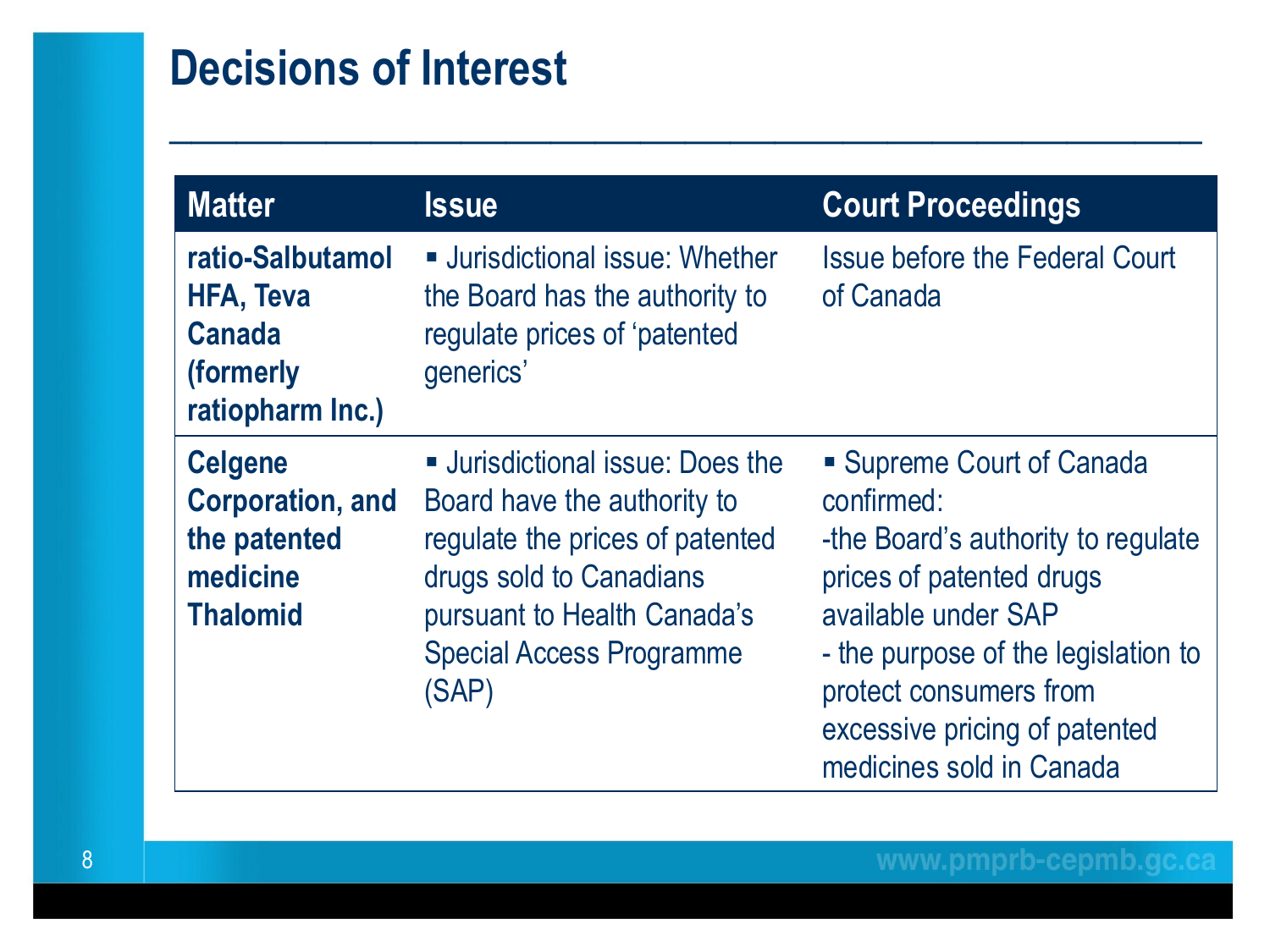**\_\_\_\_\_\_\_\_\_\_\_\_\_\_\_\_\_\_\_\_\_\_\_\_\_\_\_\_\_\_\_\_\_\_\_\_\_\_\_\_\_\_\_\_\_\_\_\_**

#### **1) Pharmaceutical Regulation in Canada is a shared responsibility**

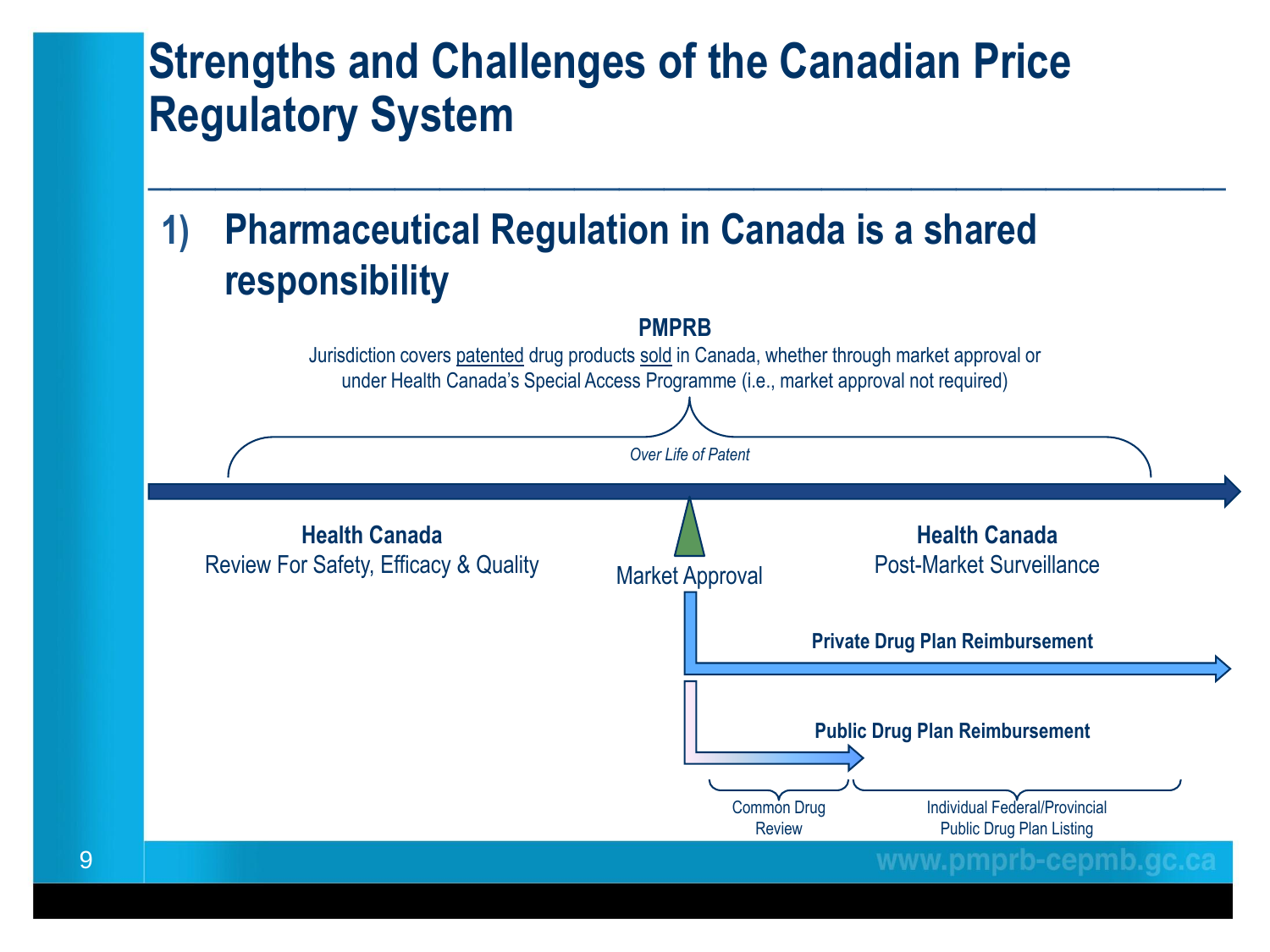**\_\_\_\_\_\_\_\_\_\_\_\_\_\_\_\_\_\_\_\_\_\_\_\_\_\_\_\_\_\_\_\_\_\_\_\_\_\_\_\_\_\_\_\_\_\_**

#### **2) High level of compliance**

**On average, 93-95% overall compliance**

| 2010                               | <b>New drug</b><br>products | <b>Existing drug</b><br>products | <b>Total</b>   |
|------------------------------------|-----------------------------|----------------------------------|----------------|
| <b>Total</b>                       | 68                          | 1128                             | 1196           |
| <b>Within</b><br><b>Guidelines</b> | 48                          | 906                              | 954            |
| <b>Under review</b>                | 11                          | 9                                | <b>20</b>      |
| Does not<br>trigger                | $\overline{2}$              | 133                              | 135            |
| <b>Under</b><br>investigation      |                             | 78                               | 85             |
| <b>Price Hearings</b>              |                             | $\overline{2}$                   | $\overline{2}$ |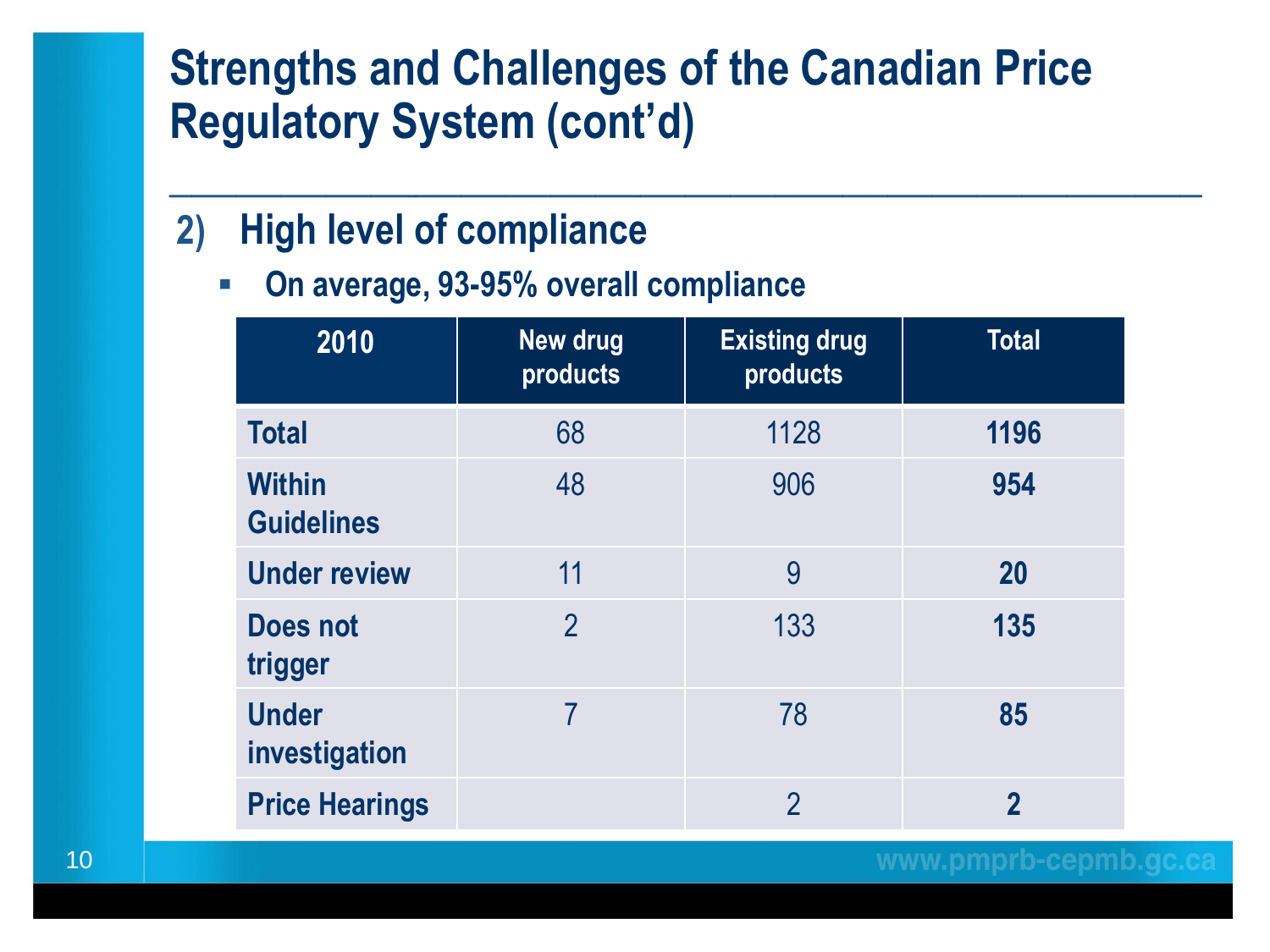**3) New levels of therapeutic improvements and associated price tests better recognize and reward innovation**

- Scientific review process establishes 4 levels of therapeutic improvement
- Reference domestic and foreign ex-factory market prices to reward innovation
- **4) PMPRB establishes the price ceiling, not the selling price of patented drug products** 
	- Patentees have flexibility to set price up to price ceiling
	- No jurisdiction over:
		- Non-patented drug products
		- Prices beyond the factory-gate prices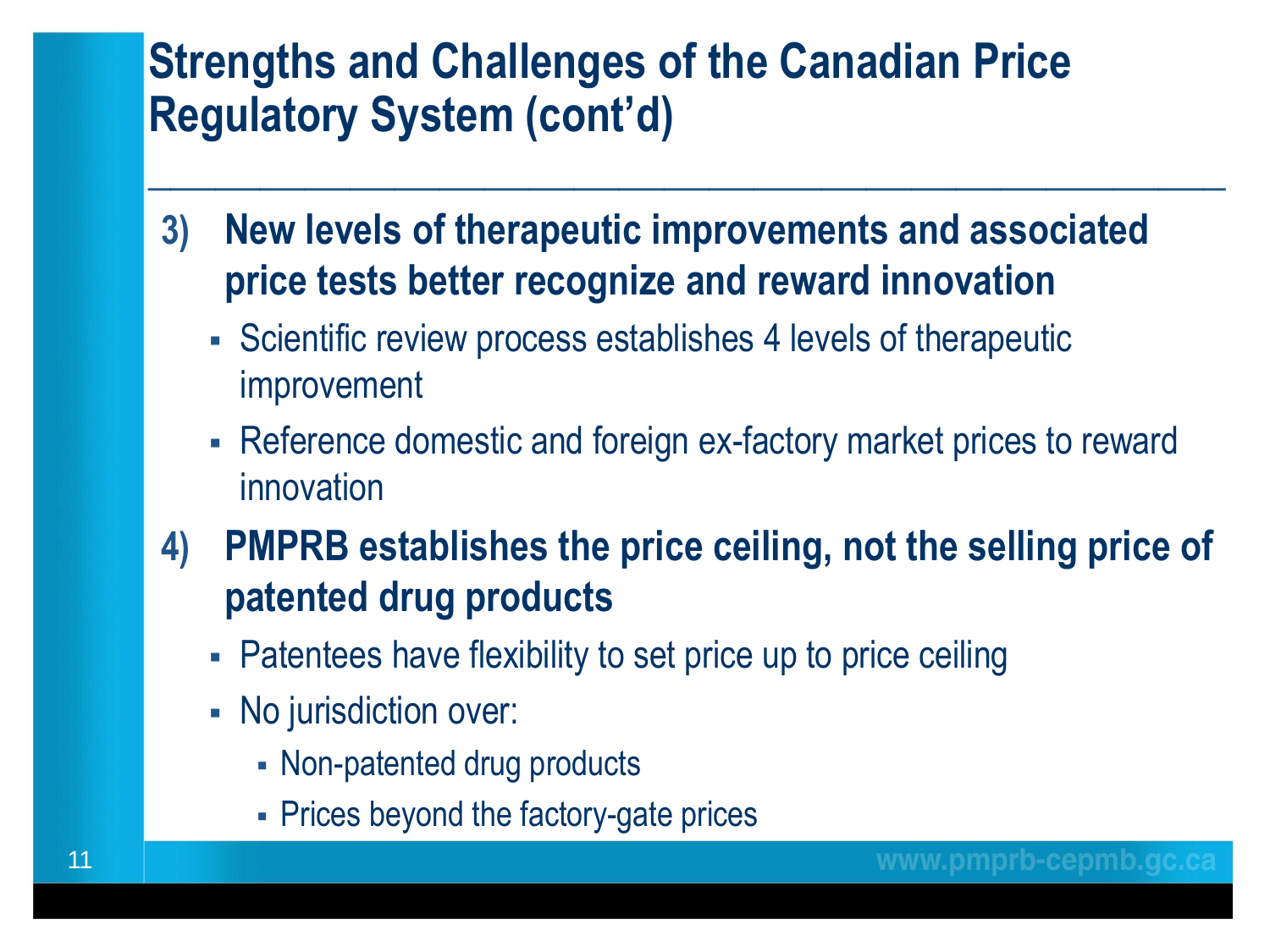#### **5) Current Guidelines**

 Ongoing consultations and dialogue with key stakeholders (e.g., P/Ts, private payers, patentees) to ensure currency and effectiveness

**\_\_\_\_\_\_\_\_\_\_\_\_\_\_\_\_\_\_\_\_\_\_\_\_\_\_\_\_\_\_\_\_\_\_\_\_\_\_\_\_\_\_\_\_\_\_\_\_**

#### **6) Canada: A federation of 13 Provinces and Territories**

- P/Ts privately and independently negotiate product listing agreements for public plans
	- Some provinces have stronger negotiation powers
		- Inconsistent access to certain drug products across the country
		- Tradeoffs between transparency and confidentiality
- Reimbursement of drug products via private, P/T, or federal plans
	- Most Canadians insured by 3<sup>rd</sup> party payers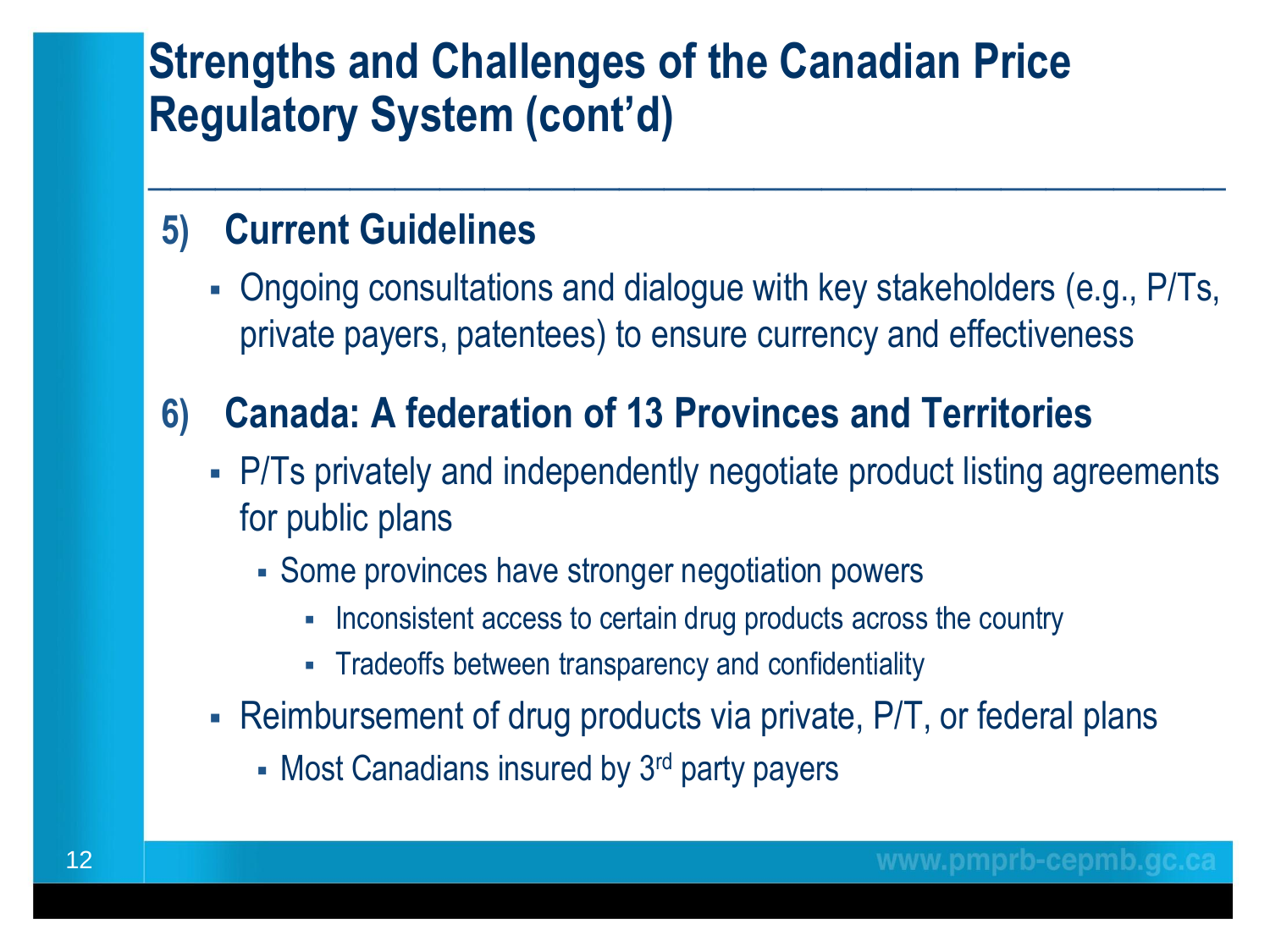#### **7) Price ceiling set at introduction**

 Subsequently, growth of Average Transaction Price (ATP) limited to changes in CPI



- No price test subsequent to introduction
	- No mechanism to re-bench based on new science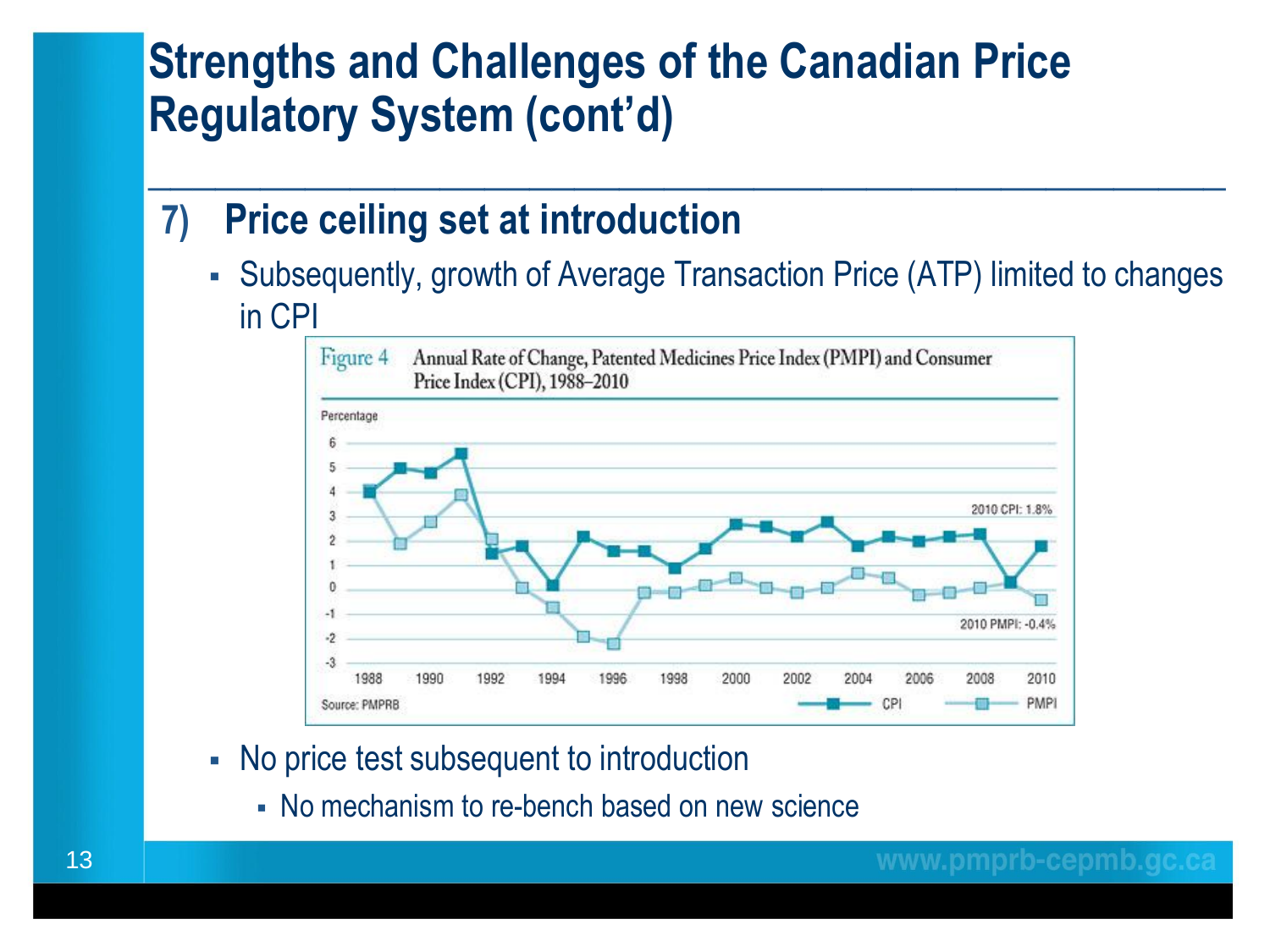## **Common Challenges**

- **Similar challenges to other jurisdictions regarding transparency of drug pricing**
- **Next wave of new drugs (e.g., biologics) expected to be costly**

- **Defining therapeutic value and innovation and how to assess vis-à-vis sustainable pricing policies for payers?**
- **Networking with foreign regulators**
	- Information sharing
	- Learning from shared experiences
	- Dealing with global pricing strategies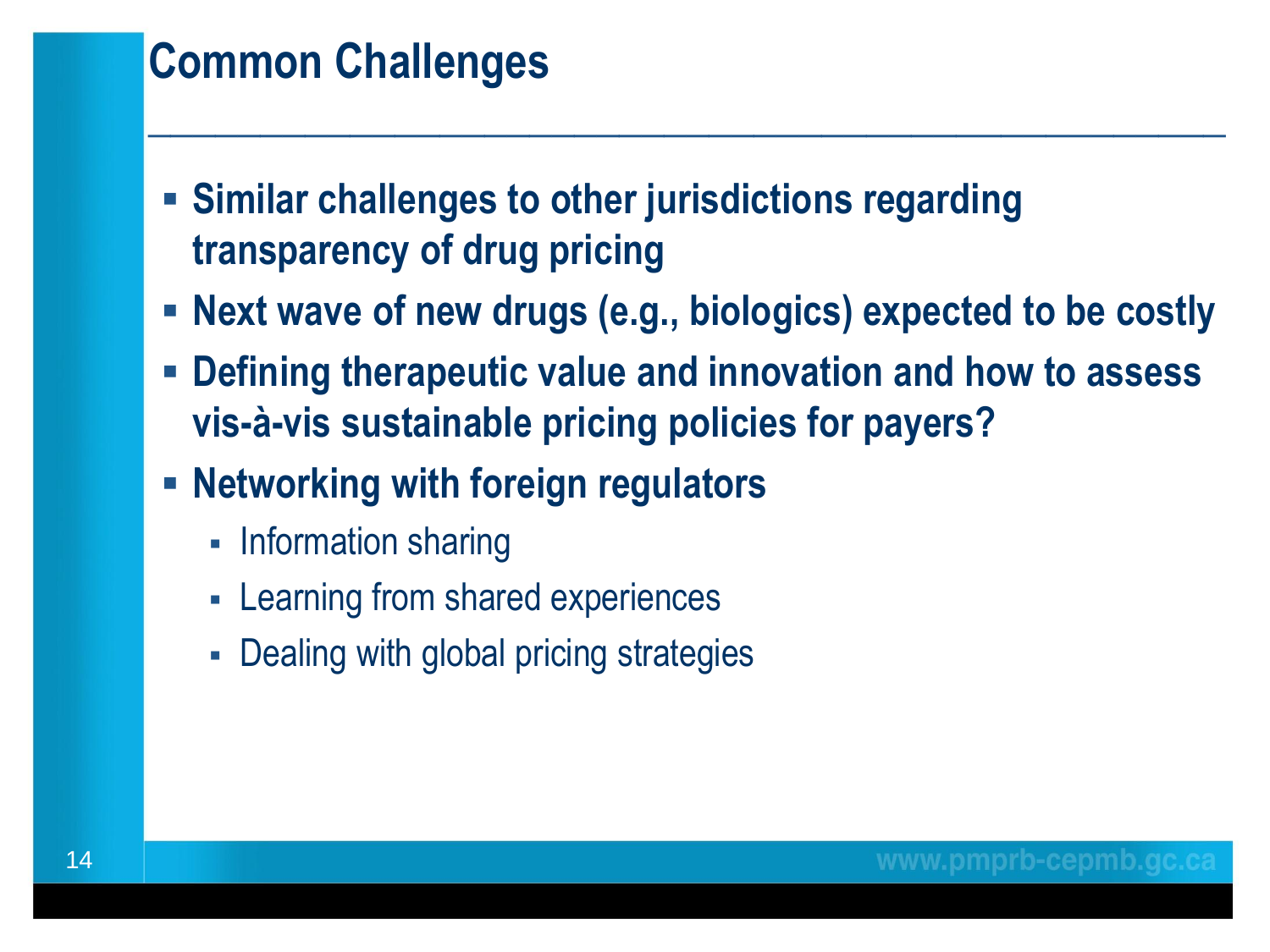## **Regulator and Regulatee Relationship**

#### **PMPRB Regulatory Framework not as daunting as it may appear:**

 Regular meetings and open dialogue with patentees (e.g., advisory assistance on pricing)

**\_\_\_\_\_\_\_\_\_\_\_\_\_\_\_\_\_\_\_\_\_\_\_\_\_\_\_\_\_\_\_\_\_\_\_\_\_\_\_\_\_\_\_\_\_\_\_\_**

#### **Success stories:**

- Co-operative dialogue with Rx&D, Industry Canada, and Canadian Institute for Health Research (CIHR) on R&D spending and definition
- Engaging with Canadian Generic Pharmaceutical Association (CGPA) to discuss regulatory options for generics
- Annual outreach sessions
- Board members' engagement with stakeholders on Guidelines and other issues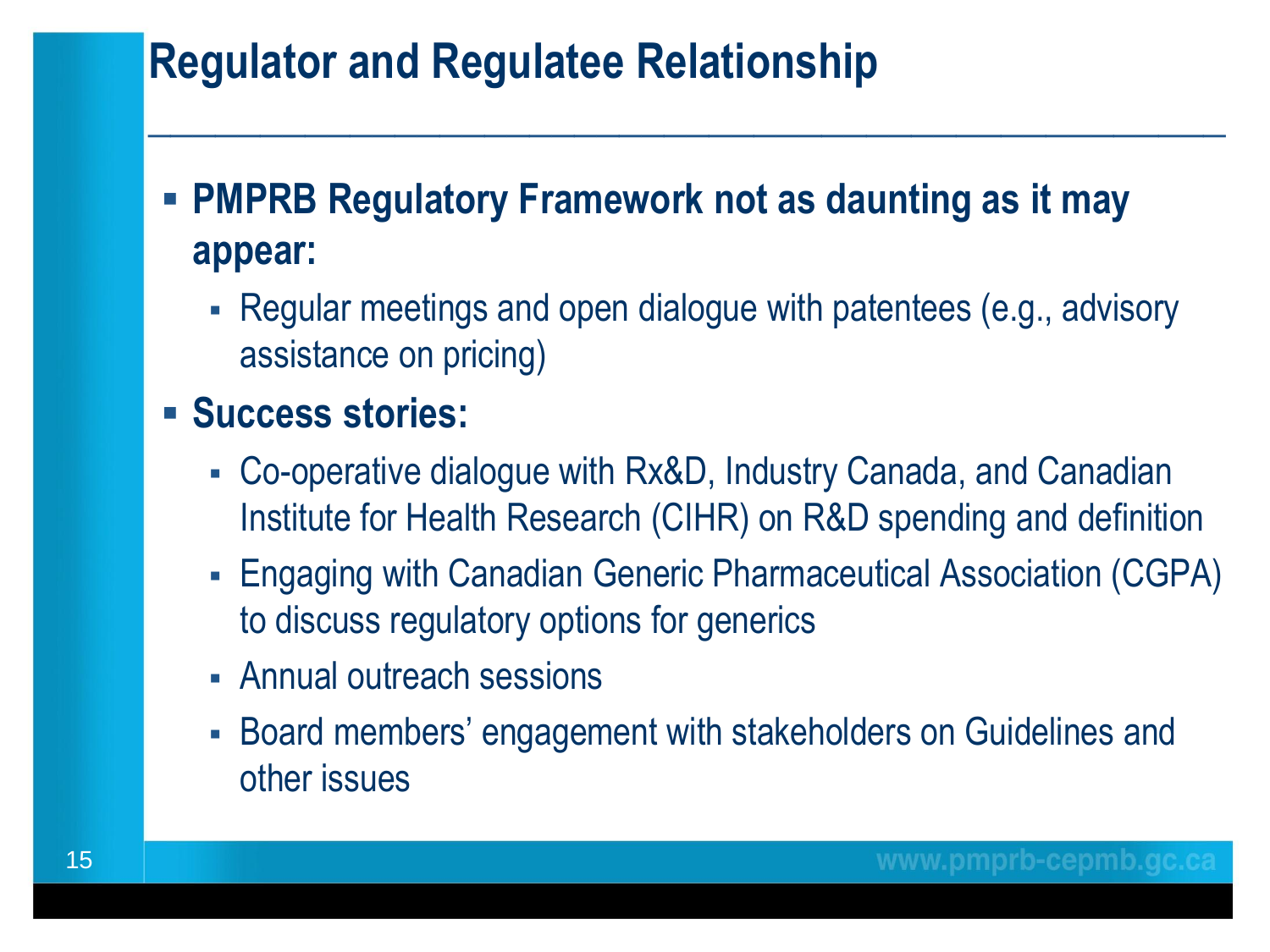## **Looking Forward**

#### **Canadian-EU Comprehensive Trade Agreement (CETA)**

- If proposal implemented, longer period of PMPRB regulation over patented drugs; but could also cause a re-evaluation of the balance between intellectual/industrial policies and health care/drug costs

- **Ongoing engagement and outreach with stakeholders**
- **Board adopted two priorities:** 
	- alternate dispute resolution (ADR) to further enhance compliance
	- reducing regulatory burden
- **Continued engagement with international organizations**